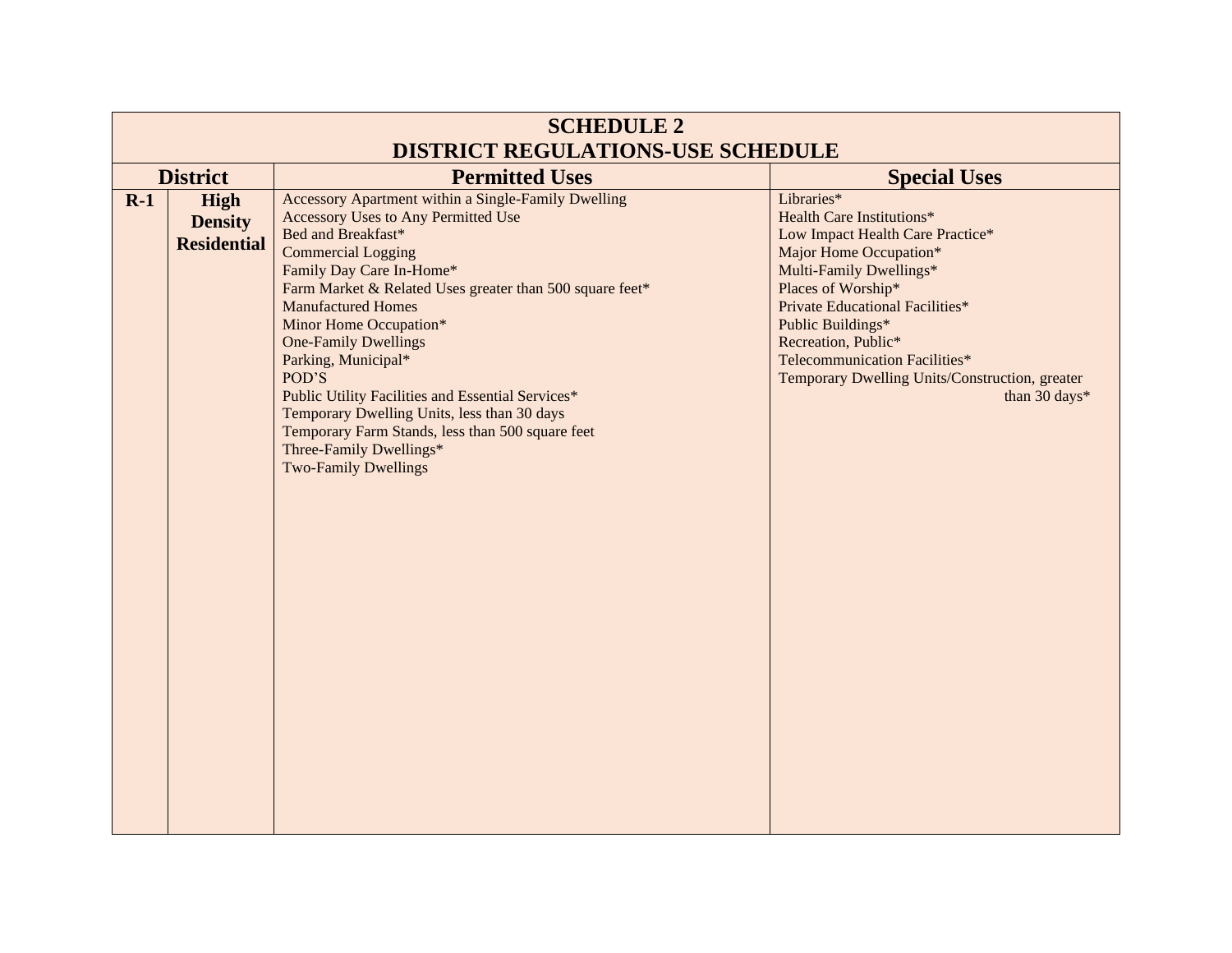| <b>SCHEDULE 2</b>                        |                                                       |                                                                                                                                                                                                                                                                                                                                                                                                                                                                                                                                                                                                                                                                                 |                                                                                                                                                                                                                                                                                                                                                                            |  |
|------------------------------------------|-------------------------------------------------------|---------------------------------------------------------------------------------------------------------------------------------------------------------------------------------------------------------------------------------------------------------------------------------------------------------------------------------------------------------------------------------------------------------------------------------------------------------------------------------------------------------------------------------------------------------------------------------------------------------------------------------------------------------------------------------|----------------------------------------------------------------------------------------------------------------------------------------------------------------------------------------------------------------------------------------------------------------------------------------------------------------------------------------------------------------------------|--|
| <b>DISTRICT REGULATIONS-USE SCHEDULE</b> |                                                       |                                                                                                                                                                                                                                                                                                                                                                                                                                                                                                                                                                                                                                                                                 |                                                                                                                                                                                                                                                                                                                                                                            |  |
|                                          | <b>District</b>                                       | <b>Permitted Uses</b>                                                                                                                                                                                                                                                                                                                                                                                                                                                                                                                                                                                                                                                           | <b>Special Uses</b>                                                                                                                                                                                                                                                                                                                                                        |  |
| $R-2$                                    | <b>Medium</b><br><b>Density</b><br><b>Residential</b> | Accessory Apartment within a Single-Family Dwelling<br>Accessory Apartment in an Accessory Structure to Single-Family Dwelling*<br>Accessory Uses to Any Permitted Use<br>Bed and Breakfast*<br><b>Commercial Logging</b><br>Family Day Care In-Home*<br>Libraries*<br><b>Manufactured Homes</b><br>Minor Home Occupation*<br><b>One-Family Dwellings</b><br>Places of Worship*<br>POD'S<br><b>Private Stable</b><br>Public Buildings*<br>Recreation, Public*<br>Public Utility Facilities and Essential Services*<br>Temporary Dwelling Units, less than 30 days<br>Temporary Farm Stands, less than 500 square feet<br>Three-Family Dwellings*<br><b>Two-Family Dwellings</b> | Cemetery*<br><b>Health Care Institutions*</b><br>Low Impact Health Care Practice*<br>Major Home Occupation*<br>Multi-Family Dwellings*<br>Museum, Galleries, and Performance Center*<br>Nonprofit Club or Recreation Center*<br><b>Private Educational Facilities*</b><br>Telecommunication Facilities*<br>Temporary Dwelling Units/Construction, greater<br>than 30 days* |  |

- ➢ **All Permitted Uses, Special Uses, and other zoning approvals require a zoning Certificate of Compliance.**
- ➢ **All Uses not listed as Permitted or Special Uses in a District shall be considered Prohibited Uses.**
- ➢ **\*All New Uses, except those listed in Section 1.6, Exemption, of this Zoning Law require Site Plan Review.**
- ➢ **Signs are Permitted or Prohibited, as per Section 7.7, Signs, of this Zoning Law.**
- ➢ **Other development standards may apply to those uses that are permitted by right (Designs Standards, Performance Standards, etc.). Please refer to Sections 2.7. Article 7, and Article 8 of this Zoning Law.**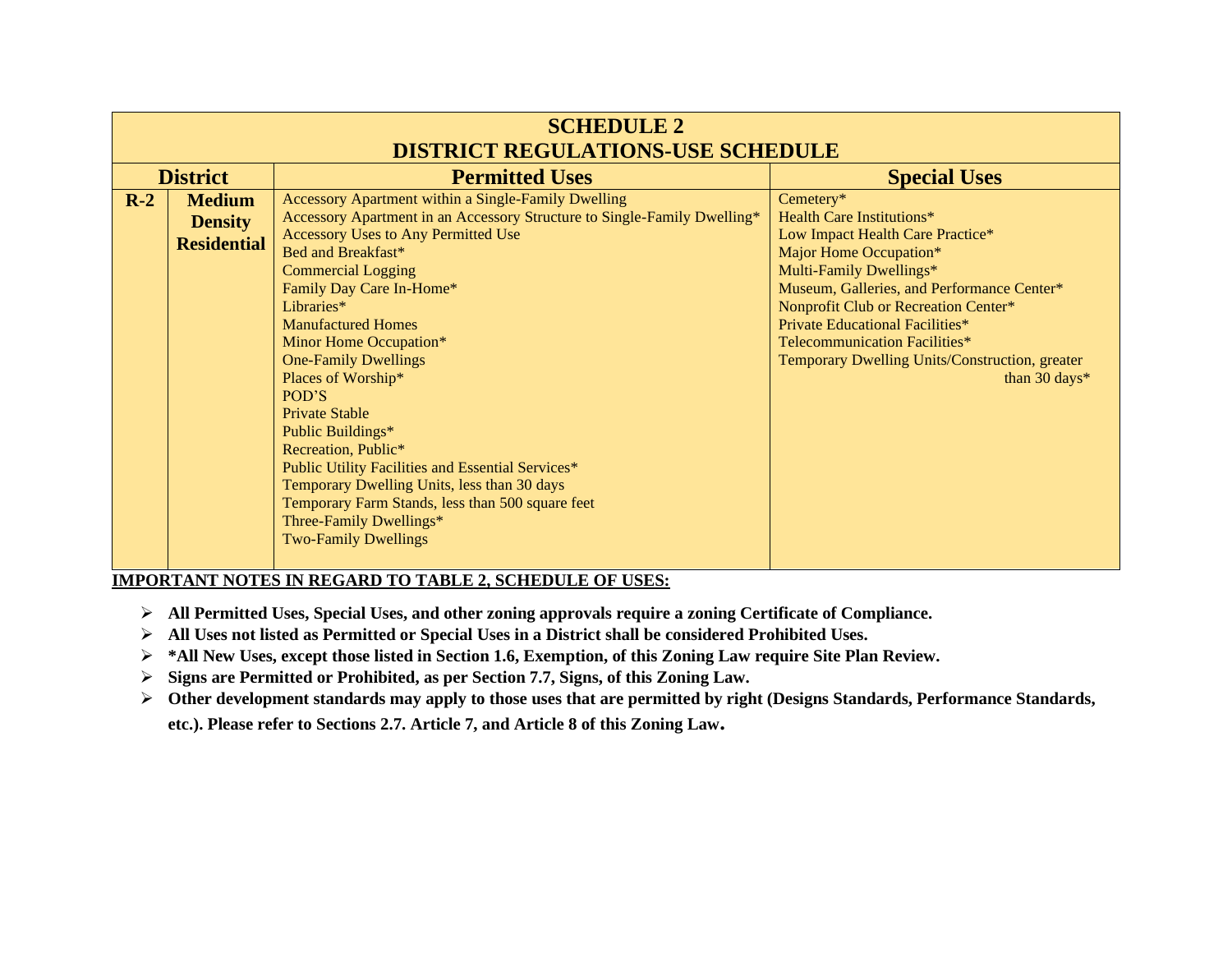| <b>SCHEDULE 2</b><br><b>DISTRICT REGULATIONS-USE SCHEDULE</b> |                                             |                                                                                                                                                                                                                                                                                                                                                                                                                                                                                                                                                                                                                                                                                                                                                     |                                                                                                                                                                                                                                                                                                                                                                                                                                                                                                                                                                                                                                                                                                                                                                                                                                                                                                                                                                                                                          |
|---------------------------------------------------------------|---------------------------------------------|-----------------------------------------------------------------------------------------------------------------------------------------------------------------------------------------------------------------------------------------------------------------------------------------------------------------------------------------------------------------------------------------------------------------------------------------------------------------------------------------------------------------------------------------------------------------------------------------------------------------------------------------------------------------------------------------------------------------------------------------------------|--------------------------------------------------------------------------------------------------------------------------------------------------------------------------------------------------------------------------------------------------------------------------------------------------------------------------------------------------------------------------------------------------------------------------------------------------------------------------------------------------------------------------------------------------------------------------------------------------------------------------------------------------------------------------------------------------------------------------------------------------------------------------------------------------------------------------------------------------------------------------------------------------------------------------------------------------------------------------------------------------------------------------|
| <b>District</b>                                               |                                             | <b>Permitted Uses</b>                                                                                                                                                                                                                                                                                                                                                                                                                                                                                                                                                                                                                                                                                                                               | <b>Special Uses</b>                                                                                                                                                                                                                                                                                                                                                                                                                                                                                                                                                                                                                                                                                                                                                                                                                                                                                                                                                                                                      |
| $R-3$                                                         | Low<br><b>Density</b><br><b>Residential</b> | <b>Accessory Uses to Any Permitted Use</b><br>Agritourism/Farm Stay*<br>Bed and Breakfast*<br><b>Commercial Logging</b><br>Family Day Care In-Home*<br>Farm and Agricultural Uses, except CAFO<br>Farm Market & Related Uses, greater than 500 square feet*<br>Farm Worker Housing*<br><b>Forest Management Areas</b><br>Libraries*<br><b>Manufactured Homes</b><br>Minor Home Occupation*<br><b>One-Family Dwellings</b><br><b>Outdoor Wood Boilers</b><br>Places of Worship*<br>POD'S<br><b>Private Stable</b><br>Public Buildings*<br>Recreation, Public*<br>Public Utility Facilities and Essential Services*<br>Temporary Dwelling Units, less than 30 days<br>Temporary Farm Stands, less than 500 square feet<br><b>Two-Family Dwellings</b> | Agricultural Processing Facility, Small-Scale*<br>Aircraft Landing Strip/Heliport*<br>Brewery/Distillery/Winery*<br><b>Commercial Recreation*</b><br>Equine Operation, Commercial*<br>Excavation & Mining (limited to 750 cubic yards or less per<br>year) $*$<br>Forestry Uses and Structures*<br>Golf Course or Driving Range*<br>Intensive Agricultural Operation (CAFO)*<br>Kennel, Commercial*<br>Major Home Occupation*<br>Manufactured Home Parks*<br>Meat Packaging Facility, Small-Scale*<br>Museum, Galleries, or Performance Center*<br>Multi-Family Dwelling*<br>Nonprofit Club or Recreation Center*<br>Nursery or Garden Shop*<br>Parking, Municipal*<br>Private Educational Facilities*<br>Seasonal Lodging Units*<br>Stable, Commercial Horse*<br>Telecommunication Facilities*<br>Temporary Dwelling Units/Construction, greater than 30 days*<br>Camps and Campgrounds*<br>Veterinary Office or Animal Hospital*<br>Wind Energy Facilities*<br><b>Wind Measurement Towers</b><br>Wind Turbines, Small* |

- ➢ **All Permitted Uses, Special Uses, and other zoning approvals require a zoning Certificate of Compliance.**
- ➢ **All Uses not listed as Permitted or Special Uses in a District shall be considered Prohibited Uses.**
- ➢ **\*All New Uses, except those listed in Section 1.6, Exemption, of this Zoning Law require Site Plan Review.**
- ➢ **Signs are Permitted or Prohibited, as per Section 7.7, Signs, of this Zoning Law.**
- ➢ **Other development standards may apply to those uses that are permitted by right (Designs Standards, Performance Standards,**

**etc.). Please refer to Sections 2.7. Article 7, and Article 8 of this Zoning Law.**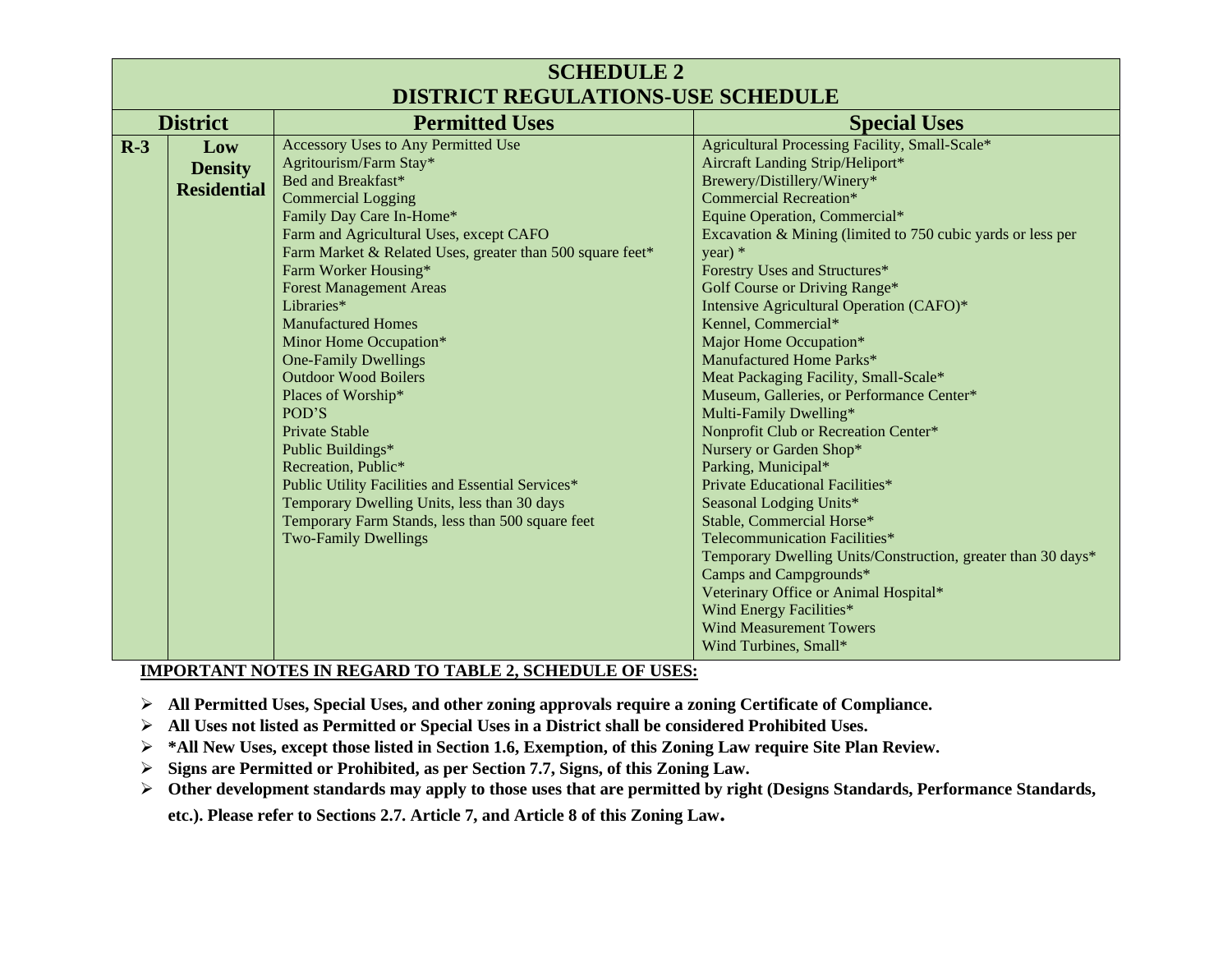| <b>SCHEDULE 2</b>                                                                                                                                                                                                                                                                                                                                                                                                                                                                                                                                                                                                                                                                                                                                                                                                                                                                                                                                                                                                                                     |  |  |  |  |
|-------------------------------------------------------------------------------------------------------------------------------------------------------------------------------------------------------------------------------------------------------------------------------------------------------------------------------------------------------------------------------------------------------------------------------------------------------------------------------------------------------------------------------------------------------------------------------------------------------------------------------------------------------------------------------------------------------------------------------------------------------------------------------------------------------------------------------------------------------------------------------------------------------------------------------------------------------------------------------------------------------------------------------------------------------|--|--|--|--|
| <b>DISTRICT REGULATIONS-USE SCHEDULE</b>                                                                                                                                                                                                                                                                                                                                                                                                                                                                                                                                                                                                                                                                                                                                                                                                                                                                                                                                                                                                              |  |  |  |  |
| <b>Special Uses</b>                                                                                                                                                                                                                                                                                                                                                                                                                                                                                                                                                                                                                                                                                                                                                                                                                                                                                                                                                                                                                                   |  |  |  |  |
| Agricultural Processing Facility, Small-Scale*<br>Aircraft Landing Strip/Heliport*<br>Bed and Breakfast*<br>Brewery/Distillery/Winery*<br>Fuel Storage and Distribution*<br>Electronic Display Sign*<br>Distribution Center*<br>Drive-through Associated with a Commercial Use*<br>Equipment Storage, Trailer Rental or Sales Yards*<br>Flea Market less than 4,000 Square Feet*<br>Forestry Uses and Structures*<br>Gasoline Filling Station*<br>Health Care Institutions*<br>Intensive Agricultural Operation (CAFO)*<br>Kennel, Commercial*<br>Light Industry*<br>Lodging Facility/Resort*<br>Major Home Occupation*<br>Meat Packaging Facility, Small-Scale*<br>Mixed Use (Residential and Business) *<br>Multi-Family Dwellings*<br>Museum, Galleries, or Performance Center*<br>Research and Development*<br>Shopping Center*<br>Telecommunication Facilities*<br>Temporary Dwelling Units/Construction, greater than 30 days*<br>Three-Family Dwellings*<br>Wind Energy Facilities*<br><b>Wind Measurement Towers</b><br>Wind Turbines, Small* |  |  |  |  |
|                                                                                                                                                                                                                                                                                                                                                                                                                                                                                                                                                                                                                                                                                                                                                                                                                                                                                                                                                                                                                                                       |  |  |  |  |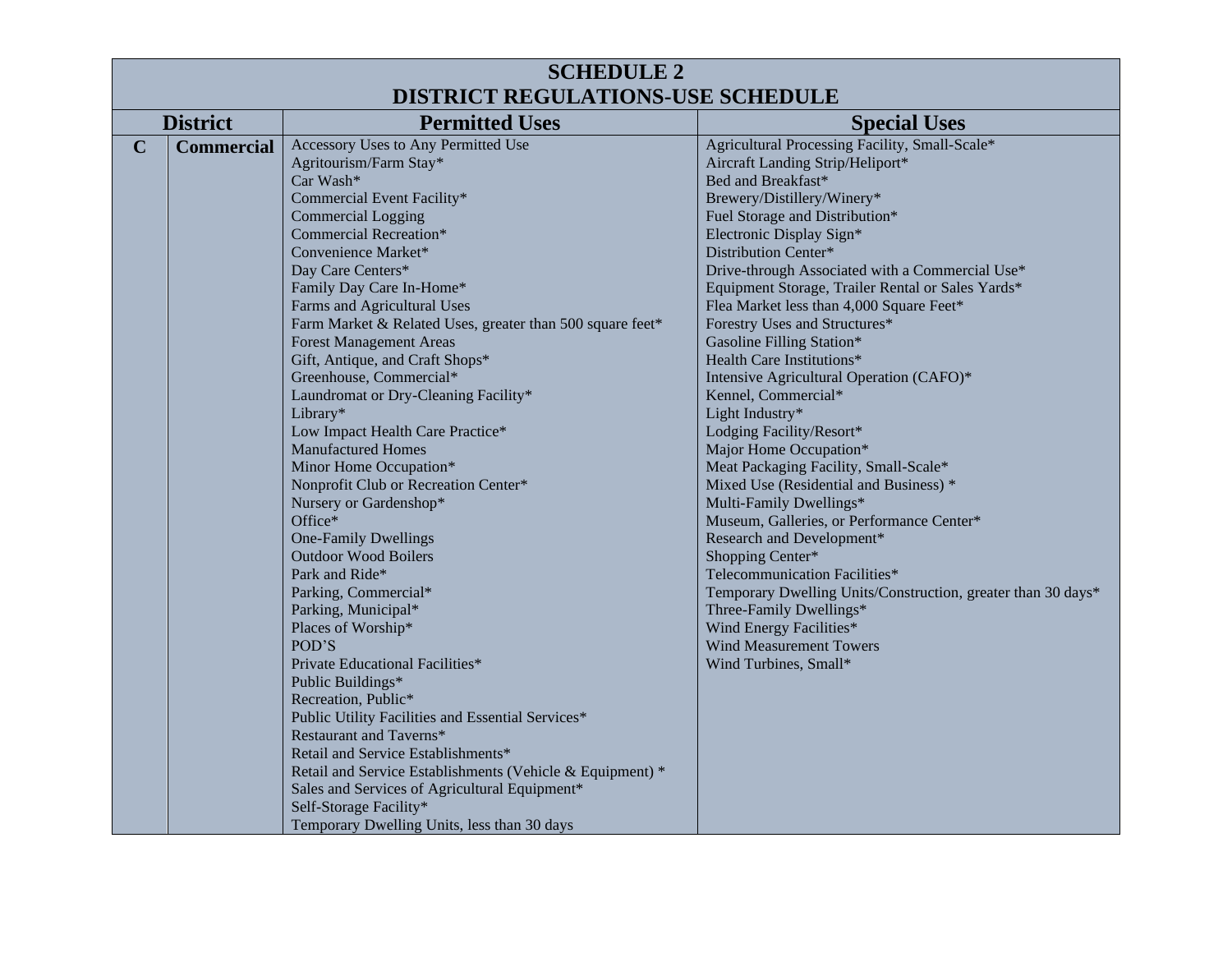| Temporary Farm Stands, less than 500 square feet        |  |
|---------------------------------------------------------|--|
| Trucking Services*                                      |  |
| <b>Two-Family Dwellings</b>                             |  |
| Veterinary Office or Animal Hospital*                   |  |
| Warehouse and Storage Facilities*                       |  |
| Wholesale Business with no outdoor storage <sup>*</sup> |  |

- ➢ **All Permitted Uses, Special Uses, and other zoning approvals require a zoning Certificate of Compliance.**
- ➢ **All Uses not listed as Permitted or Special Uses in a District shall be considered Prohibited Uses.**
- ➢ **\*All New Uses, except those listed in Section 1.6, Exemption, of this Zoning Law require Site Plan Review.**
- ➢ **Signs are Permitted or Prohibited, as per Section 7.7, Signs, of this Zoning Law.**
- ➢ **Other development standards may apply to those uses that are permitted by right (Designs Standards, Performance Standards,**

**etc.). Please refer to Sections 2.7, Article 7, and Article 8 of this Zoning Law.**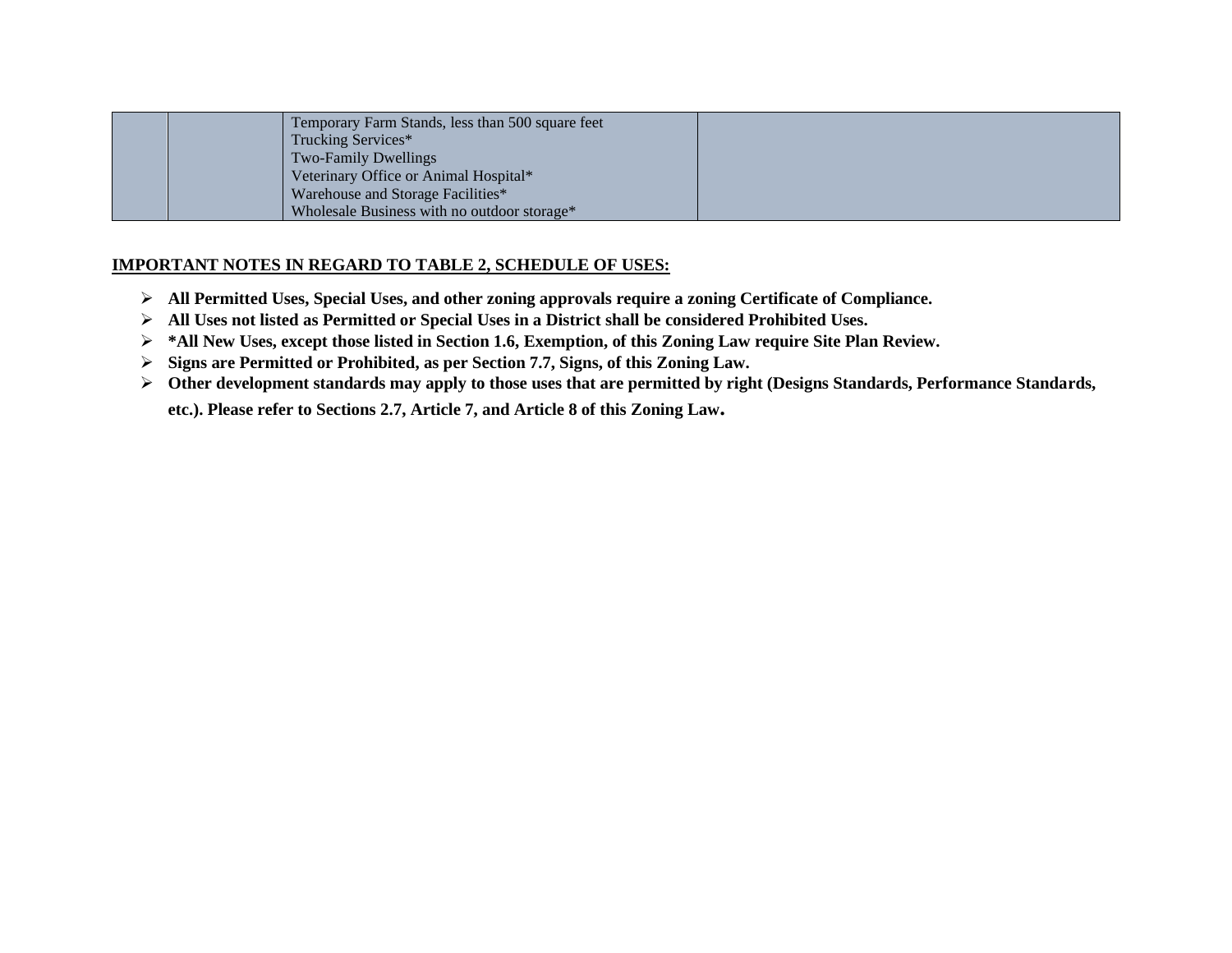# **SCHEDULE 2 DISTRICT REGULATIONS-USE SCHEDULE**

| <b>District</b> |                   | <b>Permitted Uses</b>                                    | <b>Special Uses</b>                              |
|-----------------|-------------------|----------------------------------------------------------|--------------------------------------------------|
| <b>CLI</b>      | <b>Commercial</b> | Greenhouse, Commercial*                                  | <b>Adult Entertainment Use*</b>                  |
|                 | Light             | Light Industry*                                          | Agricultural Processing Facility, Small-Scale*   |
|                 |                   | Office*                                                  | Brewery/Distillery/Winery*                       |
|                 | <b>Industrial</b> | Public Buildings*                                        | <b>Bulk Fuel Storage*</b>                        |
|                 |                   | Nonprofit Club or Recreation Center*                     | Distribution Center*                             |
|                 |                   | Nursery or Gardenshop*                                   | Excavation and Mining (under DEC jurisdiction) * |
|                 |                   | Parking, Commercial*                                     | Forestry Uses and Structures*                    |
|                 |                   | Parking, Municipal*                                      | Gasoline Filling Station*                        |
|                 |                   | <b>PODs</b>                                              | Junkyards/Salvage Yard                           |
|                 |                   | Public Buildings*                                        | Meat Packaging Facility, Small-Scale *           |
|                 |                   | Recreation, Public*                                      | Research and Development*                        |
|                 |                   | Retail and Service Establishments (Vehicle& Equipment) * | Telecommunication Facilities*                    |
|                 |                   | Public Utility Facilities and Essential Services*        |                                                  |
|                 |                   | Sales and Services of Agricultural Equipment*            |                                                  |
|                 |                   | Self-Storage Facilities*                                 |                                                  |
|                 |                   | Trucking Services*                                       |                                                  |
|                 |                   | Warehouse and Storage Facilities*                        |                                                  |
|                 |                   | Wholesale Business with no outdoor storage*              |                                                  |

**IMPORTANT NOTES IN REGARD TO TABLE 2, SCHEDULE OF USES:**

- ➢ **All Permitted Uses, Special Uses, and other zoning approvals require a zoning Certificate of Compliance.**
- ➢ **All Uses not listed as Permitted or Special Uses in a District shall be considered Prohibited Uses.**
- ➢ **\*All New Uses, except those listed in Section 1.6, Exemption, of this Zoning Law require Site Plan Review.**
- ➢ **Signs are Permitted or Prohibited, as per Section 7.7, Signs, of this Zoning Law.**
- ➢ **Other development standards may apply to those uses that are permitted by right (Designs Standards, Performance Standards,**

**etc.). Please refer to Sections 2.7. Article 7, and Article 8 of this Zoning Law.**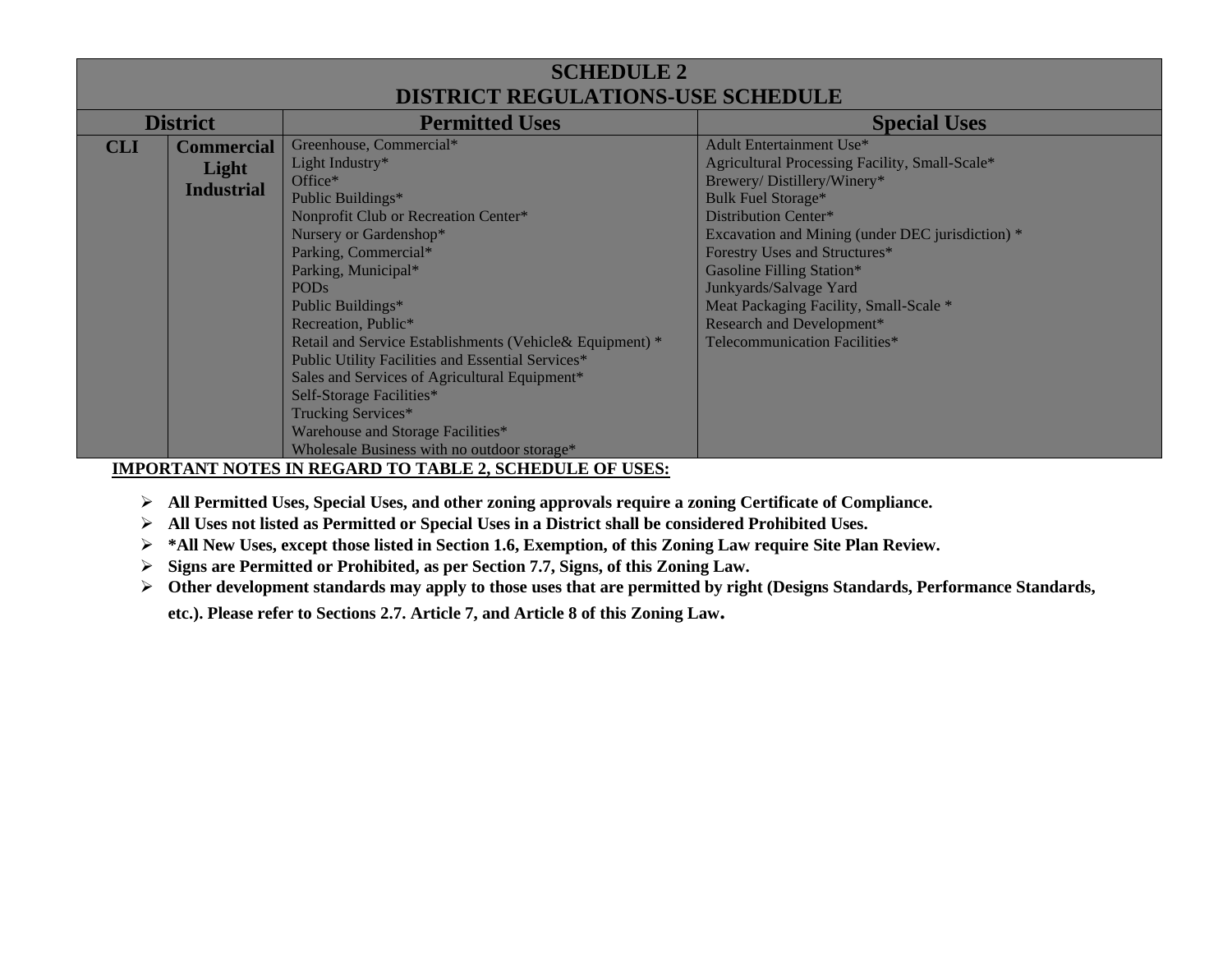| <b>SCHEDULE 2</b>                        |                                                         |                       |                                                   |
|------------------------------------------|---------------------------------------------------------|-----------------------|---------------------------------------------------|
| <b>DISTRICT REGULATIONS-USE SCHEDULE</b> |                                                         |                       |                                                   |
| <b>District</b>                          |                                                         | <b>Permitted Uses</b> | <b>Special Uses</b>                               |
| <b>PDD</b>                               | <b>Planned</b><br><b>Development</b><br><b>District</b> |                       | All uses must have approval of the Planning Board |

- ➢ **All Permitted Uses, Special Uses, and other zoning approvals require a zoning Certificate of Compliance.**
- ➢ **All Uses not listed as Permitted or Special Uses in a District shall be considered Prohibited Uses.**
- ➢ **\*All New Uses, except those listed in Section 1.6, Exemption, of this Zoning Law require Site Plan Review.**
- ➢ **Signs are Permitted or Prohibited, as per Section 7.7, Signs, of this Zoning Law.**
- ➢ **Other development standards may apply to those uses that are permitted by right (Designs Standards, Performance Standards,**

**etc.). Please refer to Sections 2.7. Article 7, and Article 8 of this Zoning Law.**